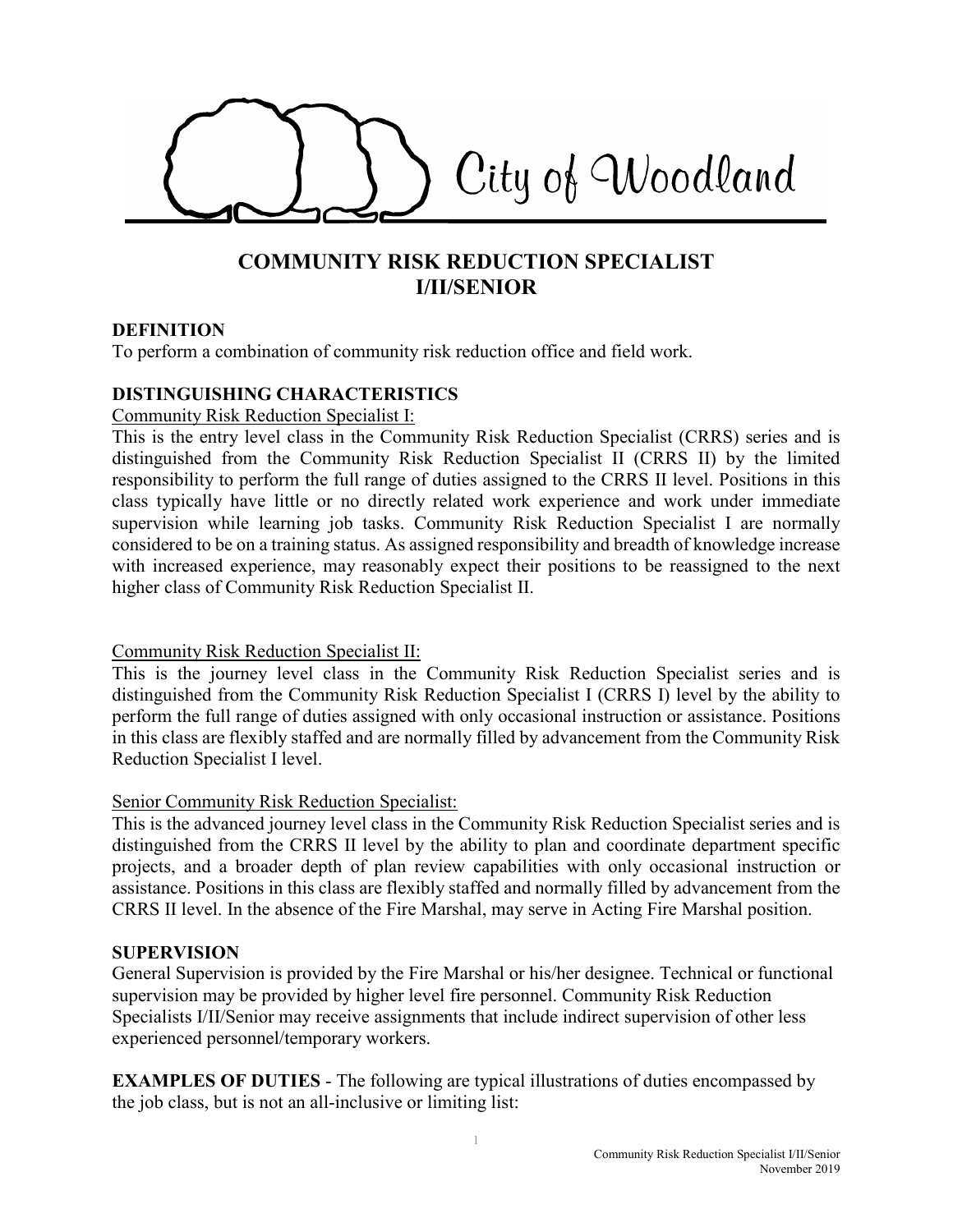### **ESSENTIAL JOB FUNCTIONS (**

- Inspect a range of private and public buildings for compliance utilizing pertinent lifesafety, building, and fire-safety standards as mandated by Federal, State, and City Codes.
- Conduct plan review, fire flow calculations, pipe installation, hydrostatic tests, and final inspection for residential sprinkler systems.
- Implement and maintain department permit program.
- Inspect and direct the testing of fire protection and detection systems for proper operation and maintenance.
- Conduct plan review and final inspection test of fire protection and detection systems for proper operation and maintenance.
- Respond to citizen complaints and requests for information and assistance.
- Presentations to groups on fire safety, evacuation, use of portable fire extinguishers and other informational/educational subjects.
- Assist with City wide Emergency Operations Center as required during training or activation.
- Perform a wide variety of community risk reduction education, including programs to increase emergency preparedness and reduce community risk.
- Attend meetings, conferences, workshops, and training sessions and reviews publications and audio-visual materials to become and remain current on principles, practices, and new developments in fire prevention community risk reduction
- May be assigned specific projects or assignments such as weed abatement, community safety complaint assistance, fireworks safety, flammable liquid storage tanks and other hazardous materials, and licensed care inspections.
- Maintain or assist in record maintenance of incidents, inspections and other reports.
- Coordinate communication during emergency and non-emergency events.
- Prepare or assist in preparation of reports as necessary. Assist in fire investigations.
- Regular, predictable, consistent and timely attendance is an essential function of the position, the Employee must be present to work to complete assigned tasks.

## **In addition, the Senior Community Risk Reduction Specialist Duties Include:**

- Perform plan reviews related to fire and life safety code compliance; approve or disapprove plans; work with developers, architects, and contractors to correct plans and resolve problems; review construction and business emergency plans for compliance with hazardous materials disclosure.
- Evaluate operations and activities of assigned responsibilities; recommend improvements and modifications; prepare practical reports on operations and activities.
- Recommend and assist in the implementation of goals and objectives; establish schedules and methods for fire inspection activities; implement policies and procedures.
- Provide technical assistance to fire companies and perform fire engineering assignments; perform fire investigations to determine cause and origin, collecting and preserving evidence, and coordinating with authorities in detection, apprehension and prosecution of arsonists.
- Interpret and apply various local, State, and Federal fire and life safety codes for the public and make recommendations as needed; review, evaluate, and process business emergency plans and interpret policies, procedures, and documents relating to such plan requirements.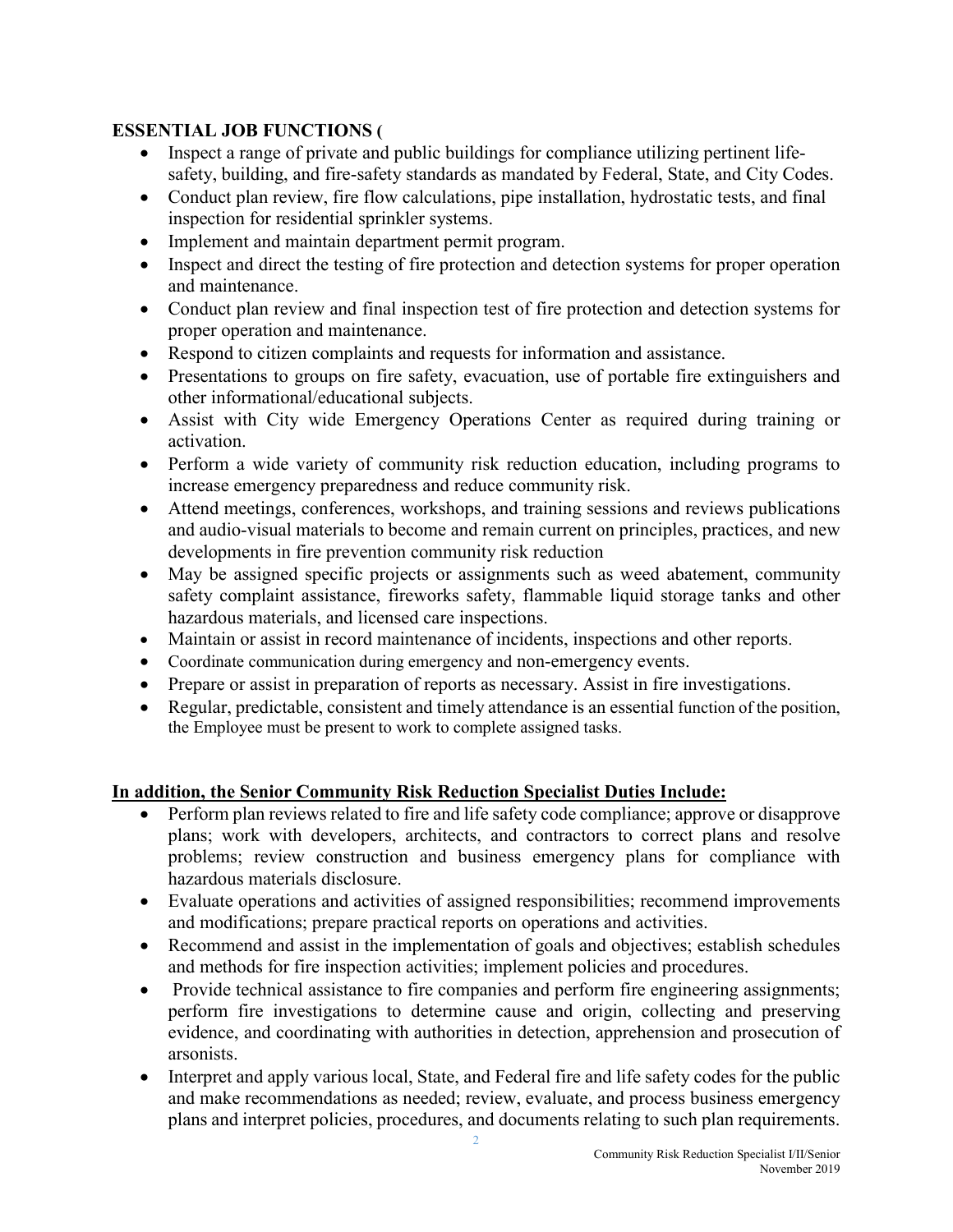## **QUALIFICATIONS Community Risk Reduction Specialist I Knowledge of:**

- English grammar and report writing techniques.
- Mathematics sufficient to compute fire prevention statistics.
- Computer data entry skills.

### **Ability to:**

- Communicate clearly and concisely, both orally and in writing.
- Establish and maintain cooperative relationships with those contacted in the course of work.
- Learn the operating procedures and details of the fire prevention function of the City's Fire Department.

## **EXPERIENCE AND TRAINING:**

 Office of State Fire Marshal (OSFM) Training in areas of inspection, community risk reduction, investigation are highly desirable. Any combination of experience and training that would likely provide the required knowledge and abilities.

License or Certificate:

- Possession of, or ability to obtain, a valid California Driver's License.
- Ability to obtain CPR certification within 90 days of employment.
- Ability to obtain IS 100 and 700 ICS/NIMS certificates within one year of employment.

### **Community Risk Reduction Specialist II Knowledge of**:

- Basic fire science and fire terminology
- Codes pertaining to fire safety, life safety and building construction.
- Hazardous materials, use and storage

### **Ability to:**

- Understand, interpret and enforce fire and life safety codes and regulations.
- Assist in fire investigations.
- Maintain records and prepare reports.
- Respond effectively, orally and in writing, to citizens' inquiries and complaints.
- Establish and maintain cooperative working relationships with fire department personnel and others encountered in the course of work.

## **EXPERIENCE AND TRAINING:**

- Two years of fire prevention experience in a governmental fire agency.
- Certification as a Fire Inspector I, or equivalent through the State Fire Marshal's office or the completion of 15 units or a comparable number of hours in Fire Science related courses with emphasis in Fire Prevention, Fire Protection and Fire Investigation.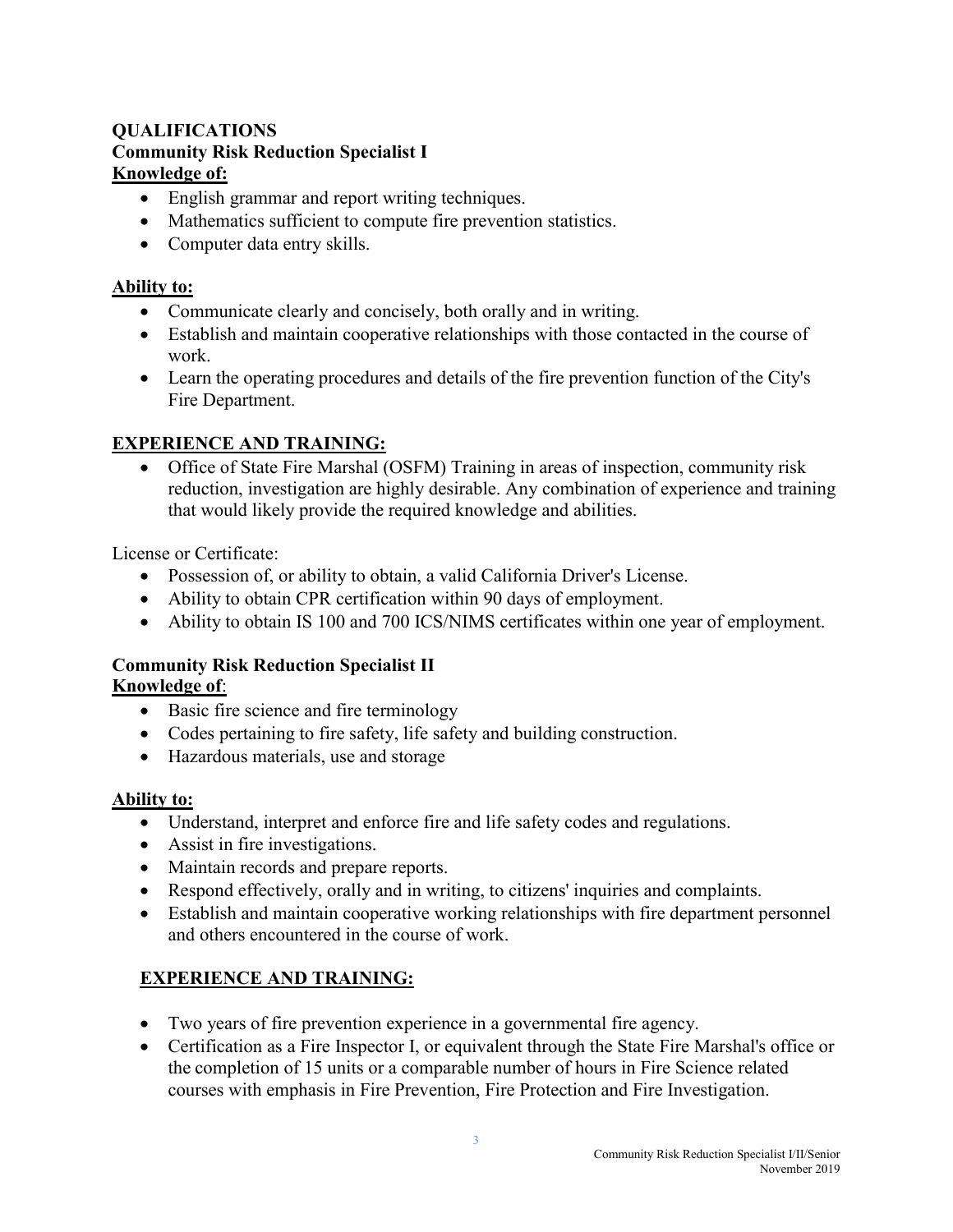License or Certificate:

- Possession of, or ability to obtain, a valid California Driver's License.
- Ability to obtain CPR certification within 90 days of employment.
- Ability to obtain IS 100 and 700 ICS/NIMS certificates within one year of employment.

# **Senior Community Risk Reduction Specialist**

### **Knowledge of:**

- Principles and practices of fire inspection and investigation as related to fire prevention and suppression, plan review, and related code enforcement.
- Equipment, tools and materials used in installing, maintaining, testing and inspecting fire alarm and fire protection systems.
- Fire investigation practices and techniques, pertinent laws, codes ordinances.
- Principles and practices of safety management.
- Pertinent local, State and Federal laws, ordinances and rules.
- Hazardous materials, use and storage.
- Community risk reduction programs, practices, principles.
- All related codes, ordinances, and laws related to community risk reduction.

### **Ability to:**

- Develop and maintain relationships and communicate effectively.
- Conducts research, analyzes statistical data, performs other special projects, and coordinates departmental programs.
- Manage multiple projects and programs in a fast paced environment; work in a progressive and team oriented environment.
- Research fire prevention and community risk reduction issues, evaluating alternatives, making sound recommendations.
- Provide excellent service to the community; promote a positive and professional image of the Department at all times.
- Effectively represents the City in contacts with governmental agencies, community groups, various business, professional, and regulatory organizations, and with property owners, developers, contractors, and the public.
- Communicate effectively with others both orally and in written form using both technical and non-technical language.
- Lead, coordinate, and/or conduct fire investigations and submit required reports while adhering to related laws and coordinating with law enforcement.
- Appear and/or testify in court as required.
- Work unusual and prolonged work schedules during emergencies, seasonally-caused circumstances in varying weather and temperature conditions.
- Promote the mission, values, and standards of the department with insight towards providing high quality customer services.

## **EXPERIENCE AND TRAINING:**

- Three years of fire prevention experience in a governmental fire agency, working in fire prevention, code enforcement, or with a building/planning department.
- Possession of Fire Inspector I and/or Community Risk Officer certification(s) issued by the California Office of the State Fire Marshal or equivalent.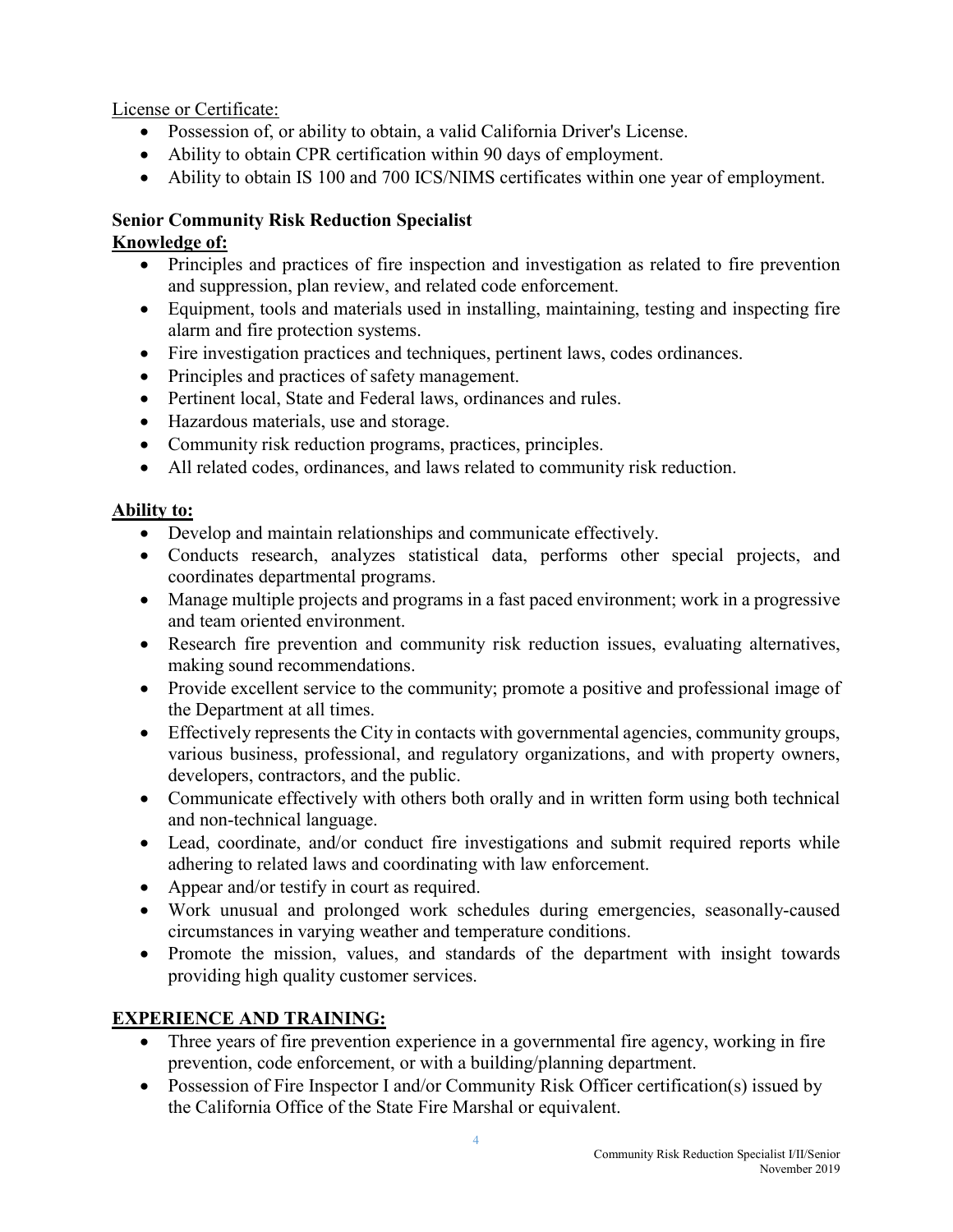• Completion of Fire Inspector 1A, 1B, 1C, 1D, 2A, 2B, 2C, 2D, or OSFM equivalent.

### **Licenses or Certifications:**

Possession of, or ability to obtain, a valid California Driver's License.

- Ability to obtain CPR certification within 90 days of employment.
- Ability to obtain IS 100, 200, 700, and 800 ICS/NIMS certificates within 6 months of employment.
- Possession of OSFM Fire Investigation 1A and 2B or equivalent certifications.
- Possession of Police Officer Standards and Training (POST) PC 832 certification within one year of attaining position.

### **Preferred Qualifications:**

- Associates degree or higher from an accredited college or university with coursework in fire science, fire engineering/prevention, community risk, public health, education or public engineering.
- ICC Inspector I and II Certification
- ICC Plans Examiner Certification
- Youth Firesetter Intervention Specialist Certification
- OSFM Community Risk Educator
- OSFM Community Risk Specialist
- OSFM Community Risk Officer
- OSFM Fire Inspector II
- OSFM Plans Examiner

### **ADA COMPLIANCE**

These positions are Office and Field positions. When in the field, the incumbent is required to be more physically active than in the Office.

### **Physical Ability:**

Positions in this class typically require climbing, balancing, stooping, kneeling, crouching, reaching, standing, walking for extended time periods, pushing, pulling, lifting, fingering, grasping, talking, hearing, seeing, and repetitive motions. May require long periods of sitting, when in an office setting.

### **Heavy Work:**

Exerting in excess of 50 pounds of force occasionally, and/or in excess of 30 pounds of force constantly to move objects.

### **Sensory Requirements:**

Requires the ability to recognize and identify similarities and differences between shade, degree or value of colors, shapes, sounds, forms, textures or physical appearance associated with objects and people.

### **Environmental Factors:**